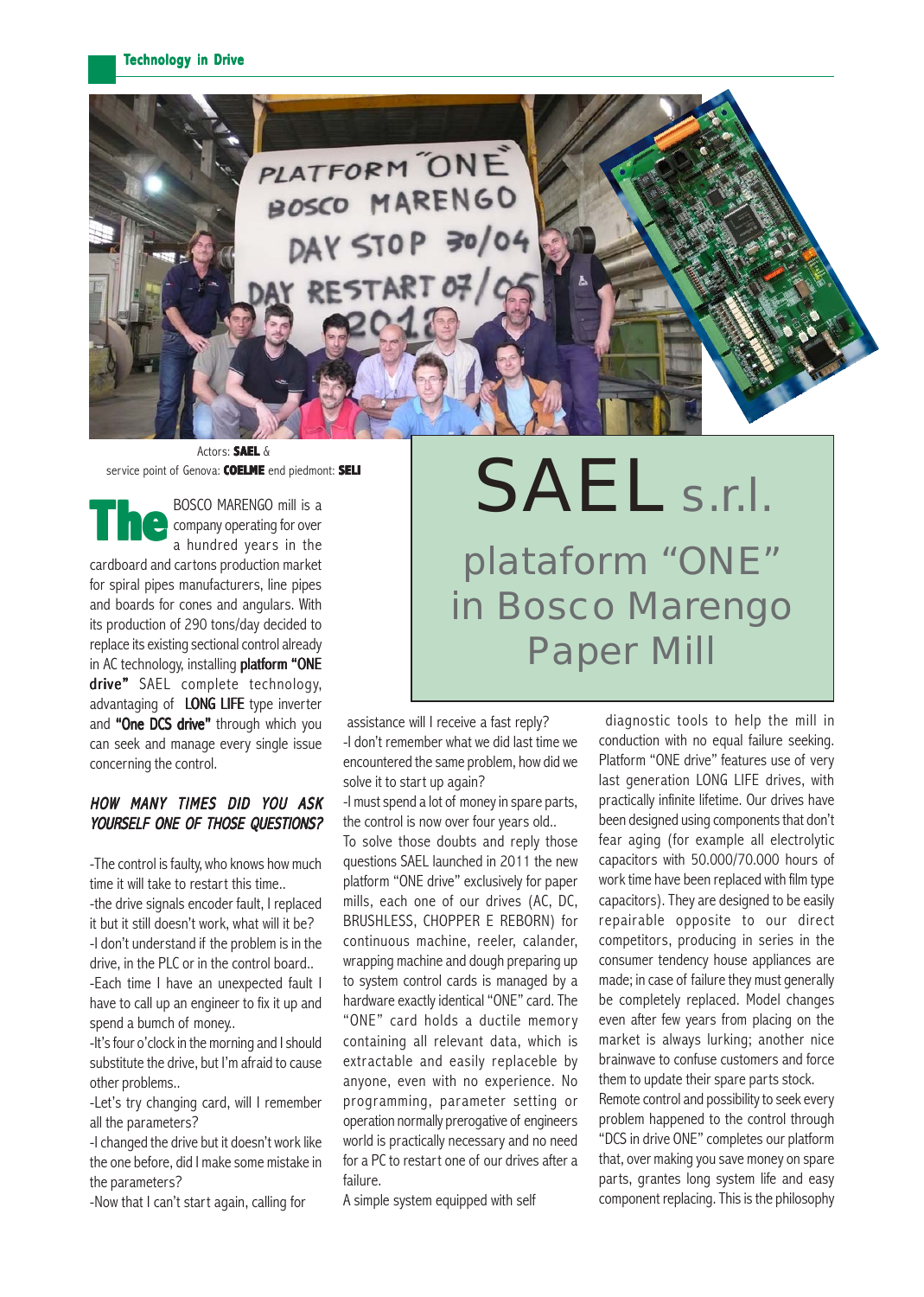with which SAEL "ONE platform" replies to paper mill drive requests in 2012.

Bosco Marengo PM2 control is the clearest example of what above said. It showed components aging problems (even after only six years in some cases), market spares availability problems (components out of production), and to frequent machine stops that, expecially in these last days, no paper mill can afford. The paper mill owners Stefano and Alberto Ghigliotti with the technical manager Mr. Vigo in close collaboration with SAEL, developed a renewing plan for MC2, flexible, ergonomic and low cost, replacing all existing Ansaldo inverters wit SAEL "ONE drive" platform keeping both existing DC-BUS hardware updated with "ONE REBORN" control card end all existing electric boards. Another very important improvement came from putting in safety condition of the whole plant. Possibility to switch off in safety mode every single inverter. It is now possible to cut out a drive from the DC-BUS and put it back to work with no need to stop the other motors and the DC-Bus itself (very important feature in presence of big drying units that could create condensation). Sectioning of each inverter in complete safety, can be made also from the control pulpit via a lockable selector. All these features were impossible to be implemented with previous system. For this reason and due to the fact that on the European market SAEL builds drives granting a minimum life cycle over 12/15 years (differently from multinational companies that got the market to be used to very frequent products radical changes even in 3 to 10 years). In Bosco Marengo they married SAEL proposal and starter the job, now completed on MC2. "Is to be underlined - says Paolo Andrighetti, commercial responsible of SAEL paper field - that for each buy order, we offer to more than one paper mill technician to follow courses on the systems installed in the mill. This makes the partnership even stronger, and allows to have qualified internal skilled personnel for the start up and able to keep the plant to its maximum performance level. No other company operating in the industrial automation field works on training and shares information with its costumers so widely and opened". SAEL effort in engineering and develop better products prevents its costumers from the side effects of continuous and sudden product change, that makes relatively young devices to be obsolete very quickly. The electronic automation and drives market as the PC and consumer electric product market is in fast an continuous evolution. Companies that produce and sell drives all over the world are forced to continuously develop cheaper

products to compete with their competitors on a price struggle so heavily penalizing their customers who find their drives out of production in a few years. "Our international competitors in system engineering, even unwillingly - says Paolo Andrighetti - are obliged to comply with that rule. SAEL instead always stands for engineering its drives intended to be used as components of a complete system rather than be sold as single units. This allows us to pursue and attain long products lifetime as one of our primary goals". Another particular feature of SAEL Intelligent AC and DC DRIVES is their components repairability. This last aspect makes a big difference comparing to commercial drive builders, who require complete product substitution in case of minor failure, allowing big savings in the spare parts expense.

## SAEL's "One Drive" platform

The new technology platform "One Drive" installed in paper mill, is the real revolution in the drive market. Completely reversing market tendency, SAEL from year 2011 uses only one control card for all of their drives, no matter if DC, AC, Chopper, Brushless or Reborn, and also for the reference cascade. The company also



**SAEL "ONE" PLATFORM SYSTEM, EXPRESSLY DESIGNED TO MEET PAPER MILL NEEDS The bloc diagram shows how we can recover old existing drives with only "ONE" card Any motor adding is made through new LONG LIFE drives, made to be as long-lived as possible**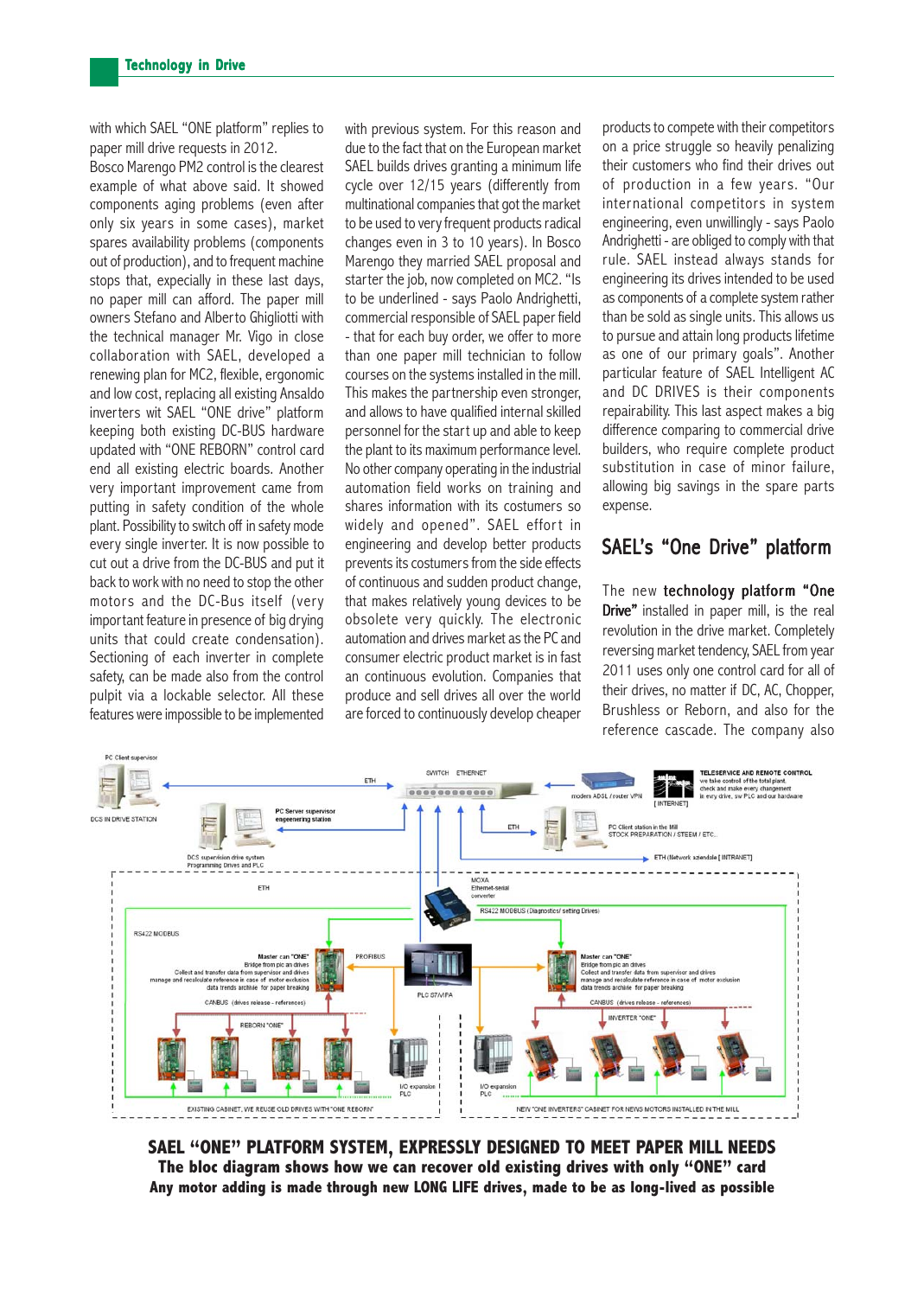ensures card replacing in only 3 minutes, having provided "ONE" with a ductile memory containing all setting and parameter data, extractable and easily replaceable by anyone, even non skilled on drives maintenance. In practice, no programming, parameter setting or operation normally prerogative of engineers is necessary and there is no need for a PC to restart one of our drives in the unlikely event of a card replacement. Inverters of "SAEL One" series, designed with an eye on the paper mill needs, have been provided with film type capacitors in place of electrolytic capacitors with 50.000/70.000 hours of expectable work time. So SAEL inverters lifetime is practically infinite not having aging components installed.

Some highlights from the job performed in Bosco Marengo paper mill: 1.5MW is the motor power distributed on 17 inverters that compose the MC2 control; inverters have been standardized to have only 2 hardware sizes allowing to greatly reduce spare parts number; complete spares for PLC and inverters have been provided to grant zero time restart in case of failure; 1 is the number of spare cards control card "ONE" needed, for all the drives mount the same control and even technology cards like MASTERCAN are developed on the same HW since 2011; 2 are the DCS supervisory stations for plant control and supervision, installing powerful software tools allowing to follow every single operation performed by the operators in case of break; 17 are

the operator panels (in redundancy with DCS) allowing to control each motor and display its status, giving possibility in case of DCS crash, to perform all actions necessary to the machine conduction operators.

The plant start up involved as protagonists all the paper mill technicians together with our Piemonte "service point" "SELI" form Cuneo. The paper mill staff performed all the inverter wiring inside cabinets - having eliminated the ones previously installed the laying of all communication networks

for our Digital Operator Panels, the two PC/ DCS supervision networks - diagnostic and engineering station - the master PLC of all emergency chains to comply with safety standards and the electro-mechanics to disconnect single inverters under load and relevant reconnection with line start-up circuit on the DC-BUS.

To accelerate job execution time to be performed during the plant stop, every single component was pre-wired on steel boards designed to be installed in the control boards. "We were able with this



solution - adds Andrighetti - to speed up device wiring to record time. A well trained team was so formed, very motivated, managed by our job manager Damiano Longo and the paper mill electric department manager Mr. Barocelli involving everyone in the many tasks to be carried out.

At the fixed date, May 30 2012, every single component and planned task to be performed before the stop was perfectly tested and ready to be inserted in the into the existing electric boards. After three days of wiring we were able to move the first



**BOSCO MARENGO HUMID ZONE; IN ONLY 7 DAYS THE AUTOMATION WAS RENWED WITH "Platform ONE"**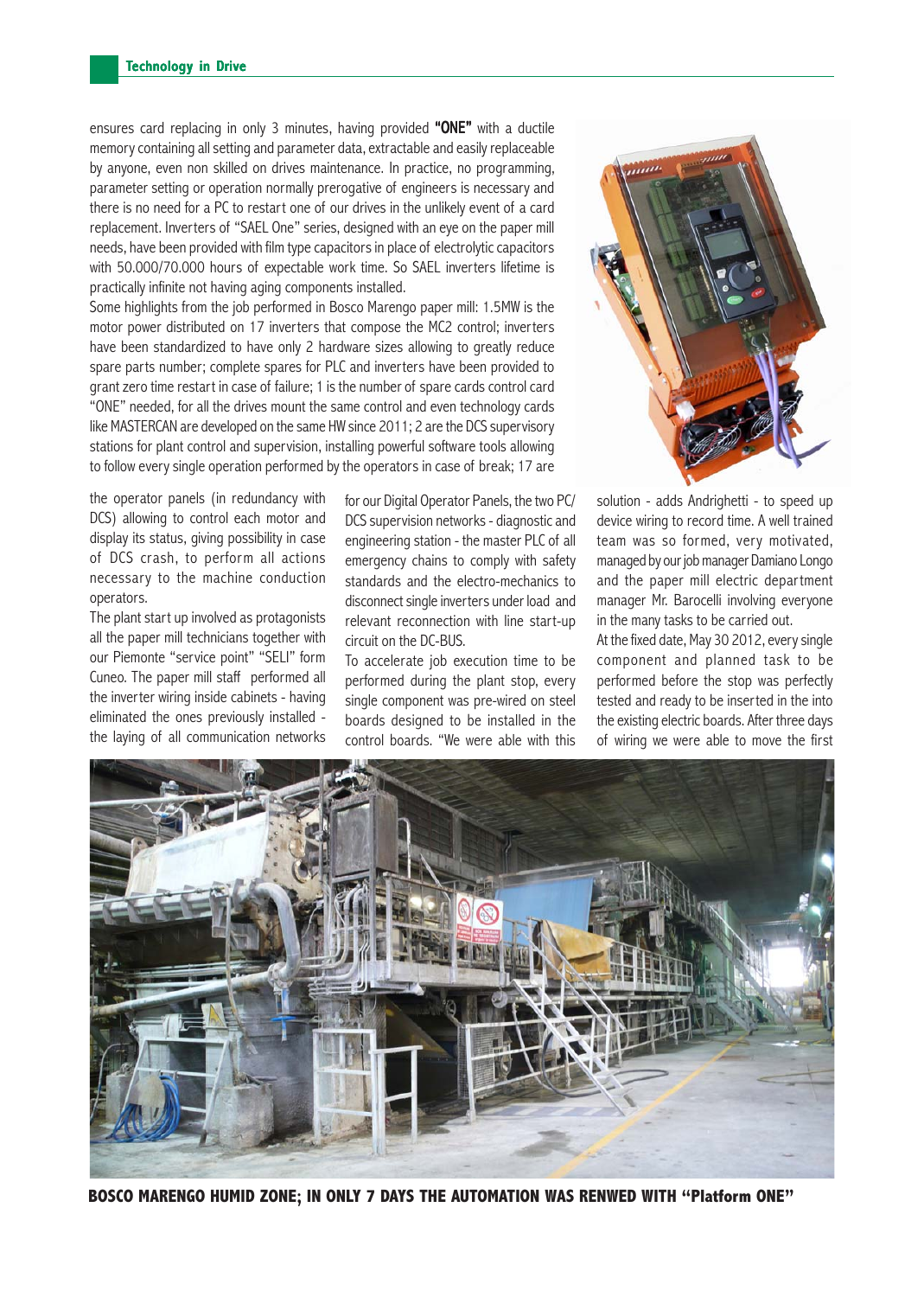

motors and after only one week the plant was already producing at the maximum running speed with the specific paper for the pope.

To be of strategic importance were the tasks implemented by paper mill staff on each alarm and run consent inserted in the "alarm help" tool of the "DCS DRIVE" . This last is a very useful function through which you can store and edit, for each alarm, all related components and operations to be performed to fix the fault. In this way is possible to lead less skilled personnel to quickly solve any problem on the plant. By a mouse click on the alarm maintenance staff is given access to the relevant electric diagram in the exact point where the circuit breaker, proximity, contact, encoder or whatever is and is also given possibility to display a video record (produced with any video recorder device be it a camera or a cell phone) to bring even less skilled personnel to know what to check, reset or replace to solve the fault. This function is



**electric wiring operations took only two days**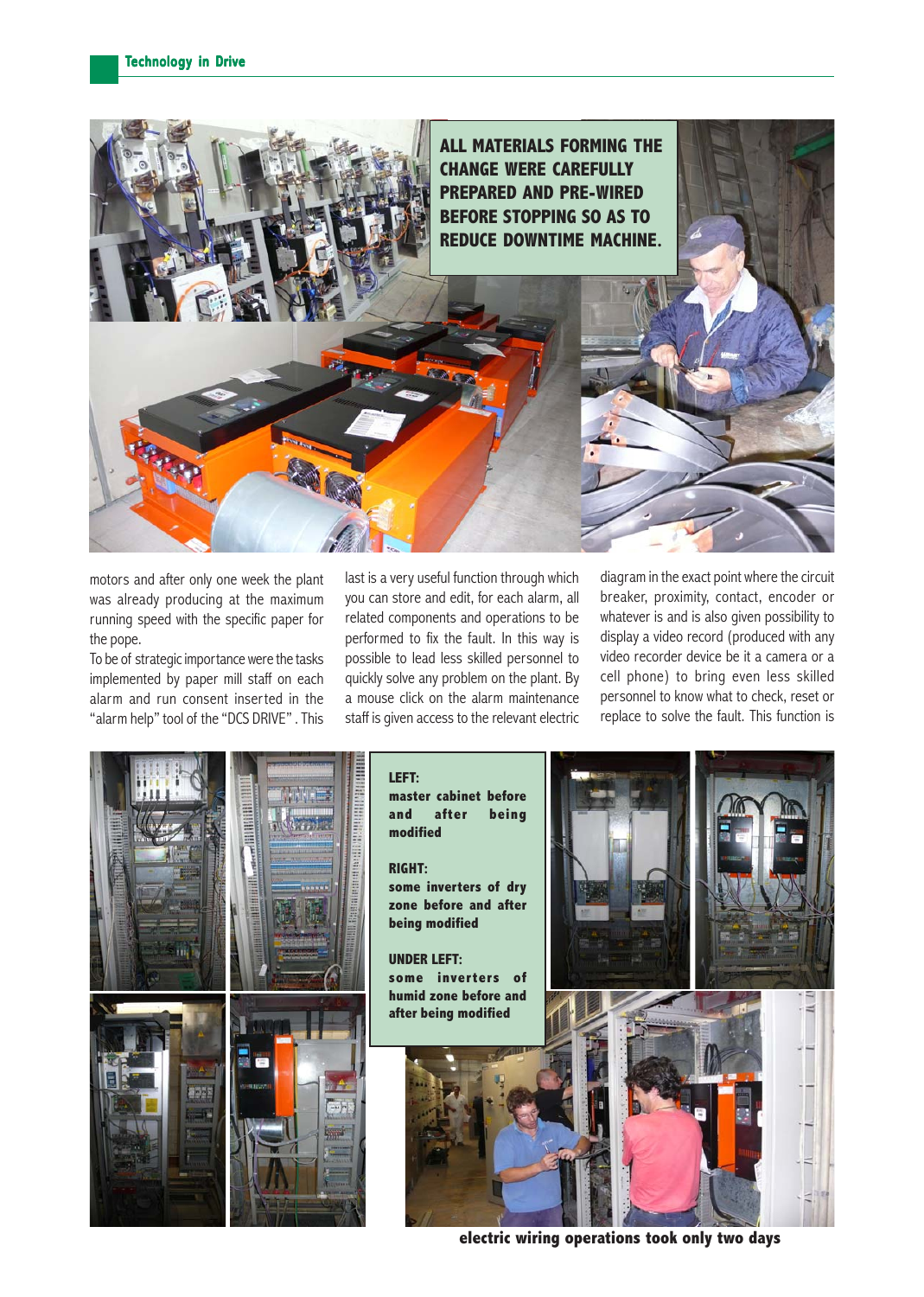by now at the third generation and features in plants where many efficiency points increase was measured. Guiding maintenance staff by means of texts, snapshots, video and automatic schematic page opening, it becomes very easy and fast to seek for faults giving a pointed and precise indication of where to intervene in case of failure.

Another peculiar feature installed and tested on this plant was to insert the "MAIL" function for the alarms eventually extendable to "SMS alert". This means that every anomaly detected in the system data, over been displayed and recorded in trends, is emailed or sent via SMS to paper mill emergency technicians, so as to activate them in very strict time to seek for an eventual failure or fault. From anywhere around the world, the emergency maintenance personnel can connect via the Internet with the plant, using the function



## **The powerful "ONE DCS in DRIVE" control system, now features more efficient tools to seek every system operator problem. For every fault we grant very fast restart with failure analysis records.**

"Lite Time Client" (default feature on our DCS) coordinating restart procedures and having all the plant data in his hands. That's because all operations and displays

available on the two PC controlling the plant in the paper mill, are available also to any PC external to the paper mill connected via the Internet for up to two hours maximum time.

In recent years SAEL continuous growth covered the increasing number of applications changing its structure to meet the right technologic attitude to value the hi technology level of this plants. "Research brought us to compare and overcome main European electronic engineering companies that historically used to represent a standard as electronic automation dealers in this field - adds Paolo Andrighetti - using mainly market PLC combined to proprietary "ONE Drive" devices. A very simple architecture that does not need dedicated proprietary HW, granting simple realization and few spare parts needs being, apart from the drives, all common marketplace devices. Research over components has always been the key in every system we designed. Through to the experience developed in many previous jobs carried on and thanks to the policy pointed on proprietary research over drives, we moved great part of the control and technology functions inside the drives system".

"ONE Drives" offer infinite possibilities for those who develop e realize paper machines. Inside their software you can find many configurable math functions through which you are able to make every adjustment normally needed in the paper field automation. Furthermore the new



**Electric cabinets before and after Ansaldo inverters substitution with our "Platform SAEL" LONG LIFE type, to be noted the considerable dimension reduction due to very last generation components, it allows hi inverter performance and energy costs cutting.**